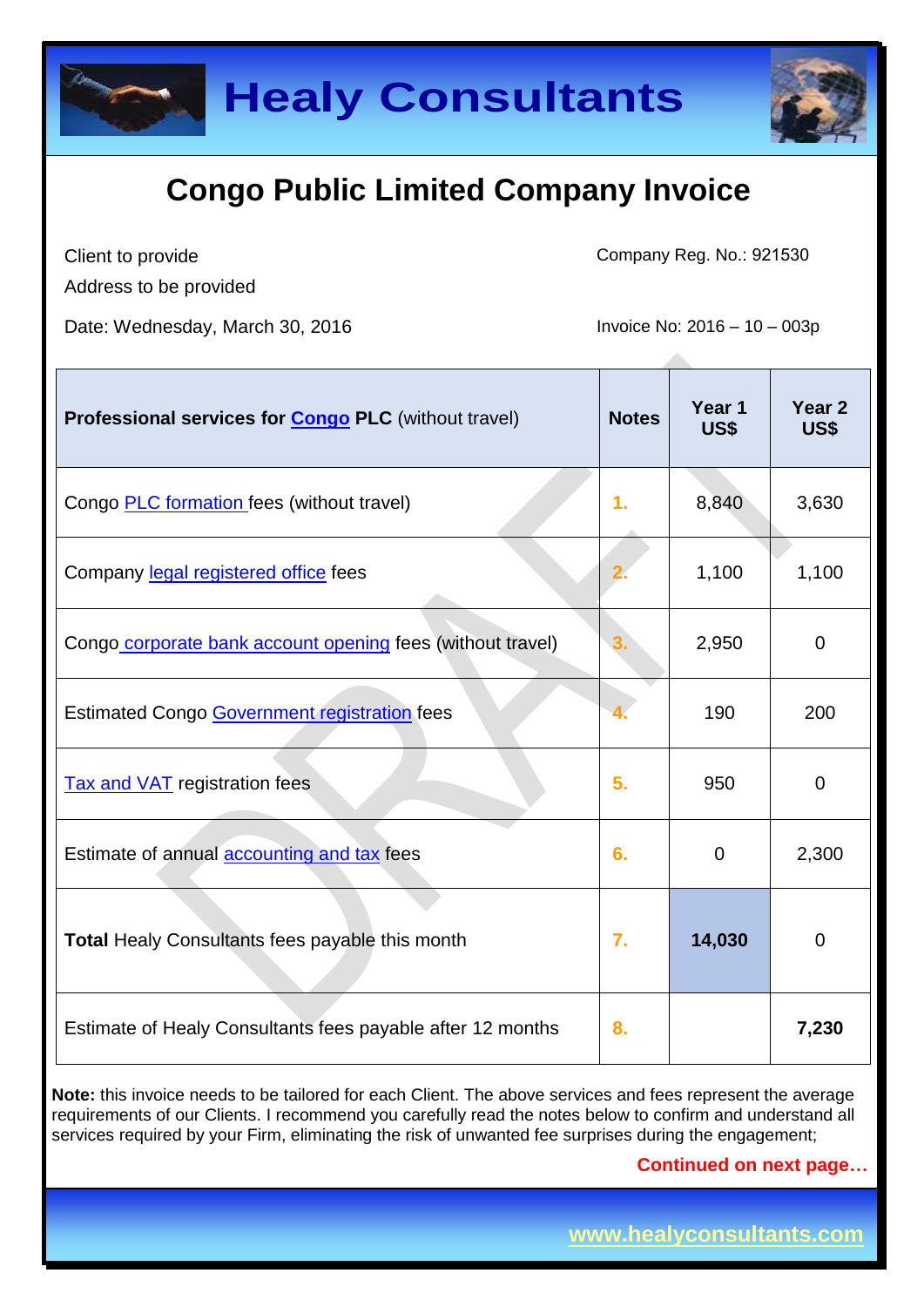**Healy Consultants**

## **Congo Public Limited Company Invoice**

#### *Notes to invoice above*

**1.** Healy Consultants fees to efficiently and effectively complete Congo PLC registration within [17](http://www.healyconsultants.com/congo-company-registration/fees-timelines/)  [weeks \(click link\)](http://www.healyconsultants.com/congo-company-registration/fees-timelines/) by **i)** choosing the optimum regulatory license for our Client's business activities; **ii)** reserving a company name with [Congo Business Registry \(Guichet unique\);](http://fr.guichetunique.cd/) **iii)** settling our accountant and lawyer fees and **iv)** preparing a high quality company incorporation application for [Congo Business Registry;](http://fr.guichetunique.cd/)

All [engagement fees](http://www.healyconsultants.com/company-registration-fees/) (click link) are agreed and paid up front and agree to the fees published on our country web pages. Consequently, there are no hidden fees, surprises or ambushes throughout the engagement. All engagement deadlines are agreed up front in the form of a [detailed](http://www.healyconsultants.com/index-important-links/example-project-plan/)  [project plan,](http://www.healyconsultants.com/index-important-links/example-project-plan/) mapping out [deliverables](http://www.healyconsultants.com/deliverables-to-our-clients/) by week throughout the engagement term;

Every week during the engagement, Healy Consultants will email our Client a detailed status [update.](http://www.healyconsultants.com/index-important-links/weekly-engagement-status-email/) Our Client is immediately informed of engagement problems together with solutions. Your dedicated engagement manager is reachable by phone, Skype, live chat and email and will communicate in your preferred language;

- **2.** In accordance with [Congo Companies Act](http://www.ohada.com/actes-uniformes.html) law, a Congo PLC shall as from the date of its incorporation have a legal registered office in Congo, to which all official government communications and notices may be addressed. To comply with this statutory requirement, Healy Consultants' Congo office will be the registered office address for your company. Thereafter, this address will be used to receive government correspondence including **i)** tax letters **ii)** notice of the legal annual return; and **iii)** all government communications. Most of our Clients wish to place Healy Consultants' [office address](http://www.healyconsultants.com/corporate-outsourcing-services/company-secretary-and-legal-registered-office/) on invoices, contracts, websites and business cards;
- **3.** Healy Consultants will be pleased to open a Congo corporate bank account without our Client travel. It is a time consuming task, and Healy Consultants will shelter our Client from the associated administrative challenges. As you can appreciate, it is a difficult task to obtain bank account approval through a newly formed company when shareholders, directors and bank signatories reside overseas. Healy Consultants will prepare a business plan for the bank to optimize the probability of corporate bank account approval. Depending on our Client's business and nationality, there is a 20% probability the banks will request a bank signatory to travel for a one-hour bank interview. Healy Consultants will try its best to negotiate with the bank for a travel exemption. If our Client must travel to Congo for corporate bank account opening, Healy Consultants will refund our Client US\$950;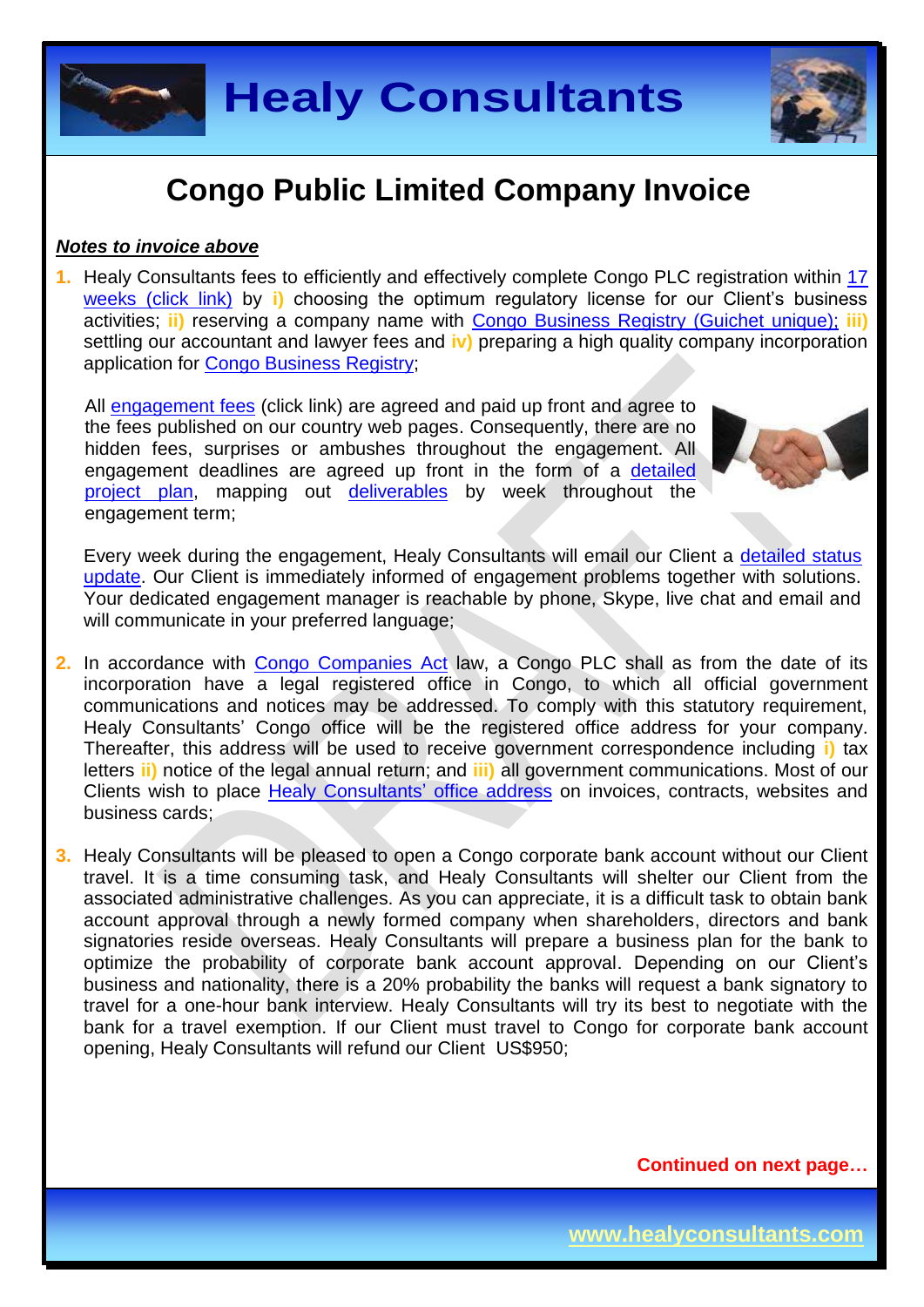









If our Client is not comfortable with only a Congo corporate bank account, Healy Consultants will be pleased to open [an international corporate bank account](http://www.healyconsultants.com/international-banking/) (click link) outside of Congo. Examples include New York, Germany, Liechtenstein, Austria, Bulgaria, Australia, London, South America or Dubai. All banks will be top tier banks in these countries with excellent internet banking services. Example of our global banking partners include HSBC, Standard Chartered Bank, Citibank, Barclays, Standard bank, ANZ bank, VTB bank, UBS, Credit Suisse;

The banks enjoy ultimate power of approval of corporate bank account applications. Consequently, guaranteed success is outside of Healy Consultants' control. What is inside our control is the preparation and submission of a high quality bank application that maximizes the likelihood of approval. To date, we enjoy a 100% approval record because of our global [banking relationships](http://www.healyconsultants.com/international-banking/corporate-accounts/) and determination.

Global banks continue to tighten corporate bank account opening procedures, their internal compliance departments completing more thorough due diligence of Clients. Consequently, our Clients should expect the bank account approval period to take up to 4 weeks. Furthermore, global banks now require evidence of proof of business in the country where the corporate bank account will be, including sales contracts or lease agreement;

- **4.** This fee is an estimate of government costs payable during your Firm's engagement. For transparency purposes, all government fee payments will be supported by original receipts and invoices. Examples of government costs include **i)** reserving the company name **ii)** obtain a certificate confirming headquarters location **iii)** notarize all company documents **iv)** registers with the Commercial registry, **v**) publish the incorporation of the company in the legal journal **vi)** obtain an identification number for the company, **vi)** Register the company for tax and **vii)** Register for Social Security. Following engagement completion, Healy Consultants will refund our Client any excess of funds received over actual Government costs paid;
- **5.** In accordance with [Congo Companies Act,](http://www.ohada.com/actes-uniformes.html) each entity must register for corporate tax and VAT at the [Direction Générale des Impots;](http://www.dgi.gouv.cd/)
- **6.** For an active trading company, these [accounting and tax](http://www.healyconsultants.com/congo-company-registration/accounting-legal/) fees are an estimate of Healy Consultants fees to efficiently and effectively discharge your annual company accounting and tax obligations. Following receipt of a set of draft accounting numbers from your company, Healy Consultants will more accurately advise accounting and tax fees. For a dormant company, Healy Consultants fees are only US\$950;

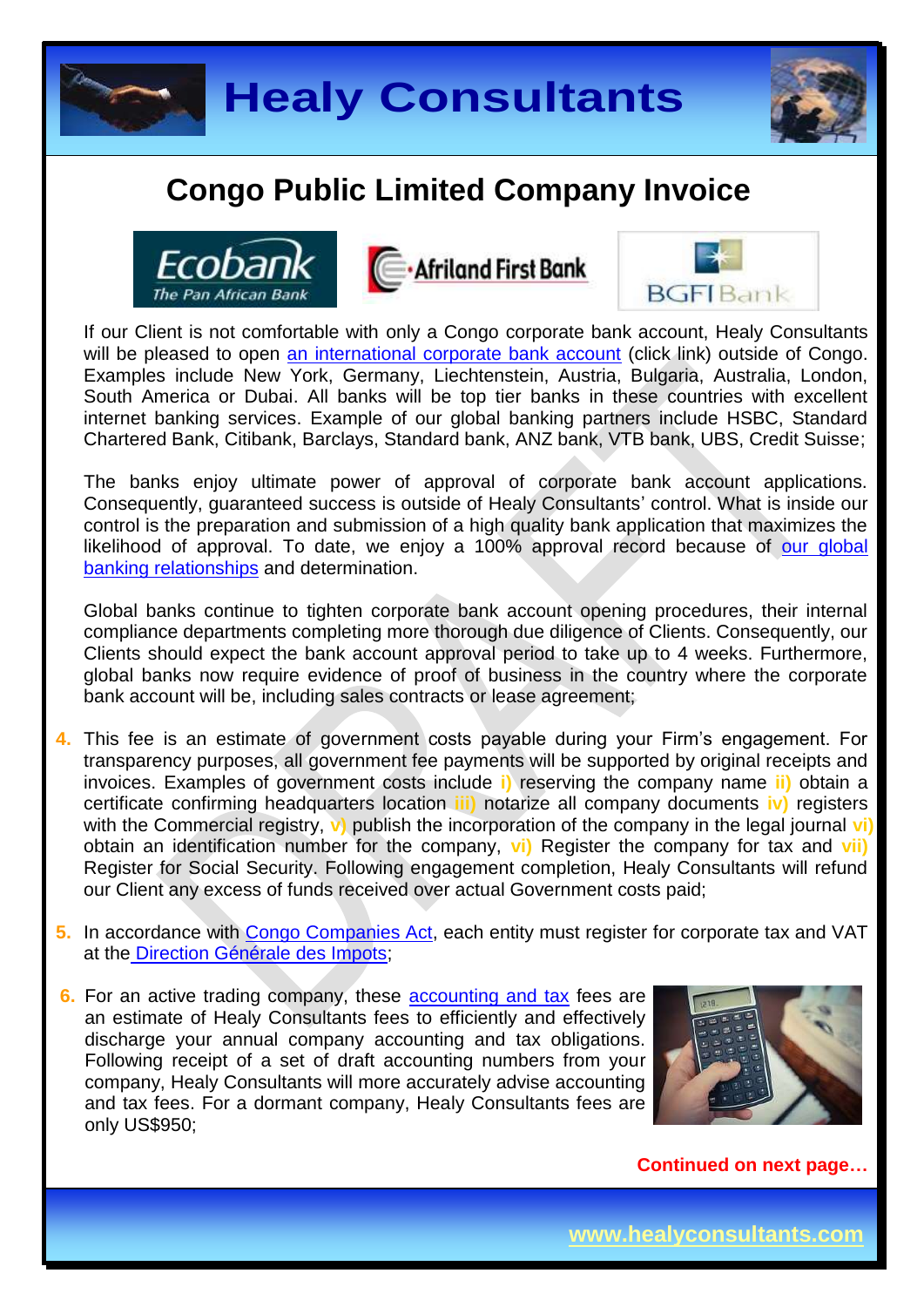



- **7.** All fees quoted in this invoice correspond to fees quoted [on Healy Consultants'](http://www.healyconsultants.com/company-registration-fees/) website. Please review this invoice carefully to identify errors. During the rush of the business day, it is possible that Healy Consultants inadvertently made fee calculation errors, typing errors or omitted services or omitted historic fee payments from Clients. In the unfortunate event you identify invoice errors, please revert to me directly re the same. I apologize in advance if I or my staff made invoice errors;
- **8.** Assuming our Clients re-engage Healy Consultants in year 2, this fee is an estimate of the fees payable next year, 12 months after the date of company registration;
- **9.** The fees quoted in this invoice are a prediction of the fees required to efficiently and effectively complete this engagement in a timely manner. If during the engagement Healy Consultants realizes that the project is more complex than anticipated, requiring a large additional investment of time, my Firm will revert to request additional fees. If Healy Consultants completes the engagement faster and more easily than expected, Healy Consultants is happy to refund some fees to our Client;
- 10. Engage Healy Consultants to **project manage** business set up in every country on the planet. We are the best in the [world](http://www.healyconsultants.com/best-in-the-world/) at what we do, timely completing [the A to Z](http://www.healyconsultants.com/a-to-z-of-business-set-up/) of every country engagement;
- **11.**In accordance with [Congo Companies Act,](http://www.ohada.com/actes-uniformes.html) the issued share capital of [US\\$20,000](http://fr.guichetunique.cd/spip.php?article4) must be deposited to the PLC company bank account before company incorporation. To optimize engagement efficiency and minimize delays, Healy Consultants is happy to deposit these funds on behalf of our clients;
- 12. In accordance with the [Congo Companies Act,](http://www.ohada.com/actes-uniformes.html) each Congo PLC must have at least one individual member ordinarily resident in Congo for at least 2 years. If required, Healy Consultants will be pleased to provide your firm with a professional nominee member in Congo. Our fee amounts to [US\\$6,600](http://www.healyconsultants.com/corporate-advisory-services/resident-director-services/) per annum;

**13.** If our Client and Healy Consultants properly plan this engagement, our Clients' will *not* have to travel during this engagement. Healy Consultants will efficiently and effectively complete company registration and corporate bank account opening in a timely manner without our Client presence. Instead, our Client will need to **i)** sign and get documents legalized in the embassy in their country of origin and **ii)** courier the originals to Healy Consultants office;

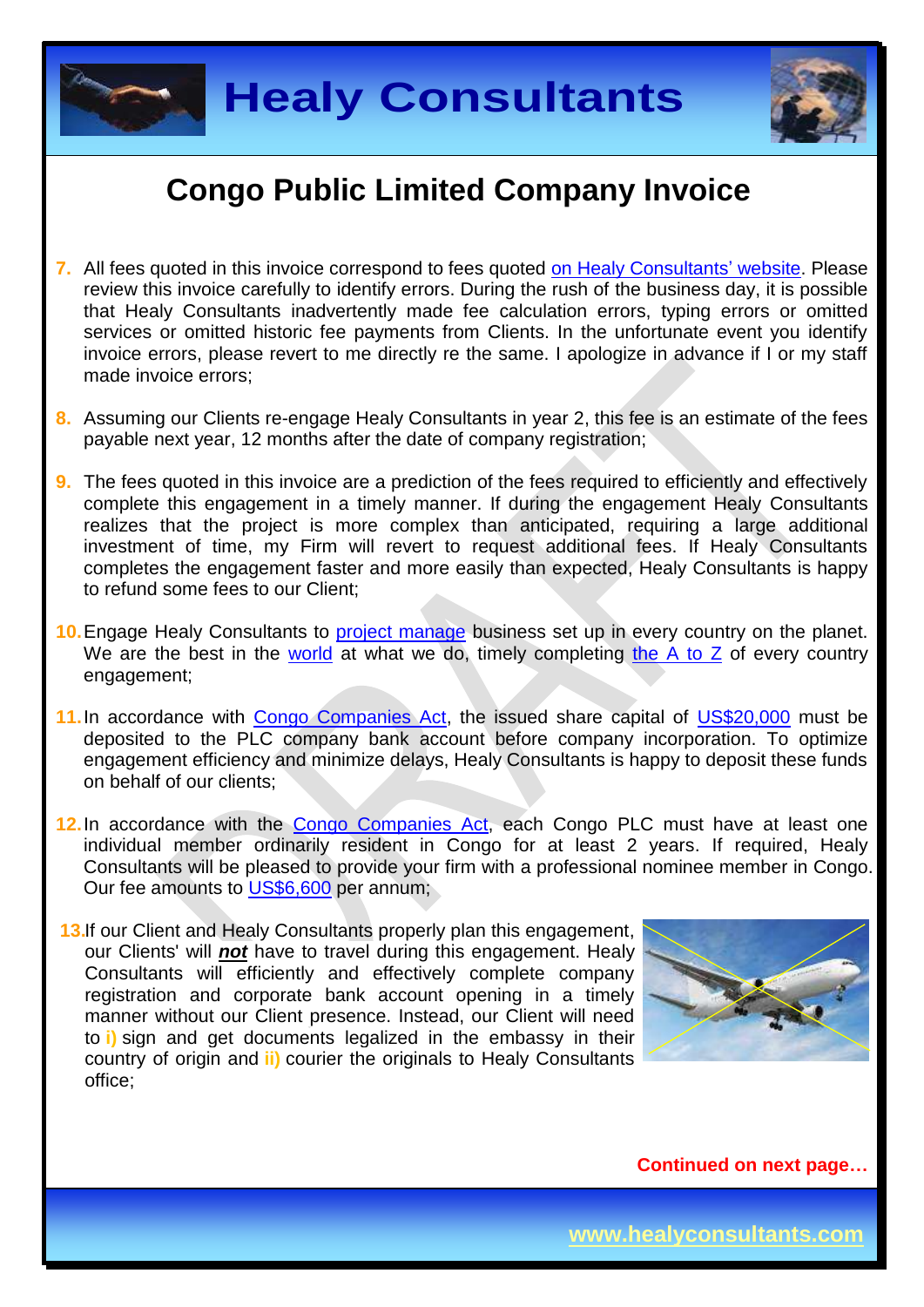



- **14.**Depending on our Client's business and nationality, the Congo Government may require a special regulatory license to carry on your business in the country. Healy Consultants will assist our Client secure license approval; there may be additional engagement fees. However, the Government enjoys ultimate power of approval of company registrations and business licenses;
- **15.**It is compulsory for every Congo PLC to appoint a statutory auditor. To minimize complexity, Healy Consultants recommends our Client appoint auditor based in Congo. If our Client is uncomfortable or unable to adopt this strategy, Healy Consultants will provide nominee services. Our annual fee for the same is [US\\$6,600](http://www.healyconsultants.com/corporate-advisory-services/resident-director-services/) per nominee:
- **16.**If our Client requires nominee shareholder and director services [\(click link\),](http://www.healyconsultants.com/corporate-outsourcing-services/nominee-shareholders-directors/) Healy Consultants will be pleased to assist. Our fee for professional, passive nominee corporate shareholder amounts to US\$2,100 per annum. Our fee to be both nominee director and shareholder amounts to US\$6,600 per annum. Being the sole shareholders and sole director of a Client's company exposes Healy Consultants to reputation, litigation and financial risk;
- 17. If required, Healy Consultants will be pleased to assist your firm to secure employee [visa](http://www.healyconsultants.com/corporate-advisory-services/migration/) approvals. Our fee is US\$3,950 for the first employee, US\$2,950 for the second employee, US\$1,950 per employee thereafter. Our employee visa fees includes preparation of a quality visa application and submitting to the correct Government immigration officers. The Government enjoys ultimate power of approval of visa applications. Consequently, guaranteed success is outside of Healy Consultants' control. What is inside our control is the preparation and submission of a high quality immigration visa application that maximizes the likelihood of visa approval;
- **18.**Some of our Clients request Healy Consultants to provide temporary shared [office space](http://www.healyconsultants.com/virtual-office/) for 6 months until their preferred business premises is found. If your Firm requires this service, our one-time fee is US\$950. Monthly rental thereafter is paid directly to the landlord, independently of Healy Consultants;
- **19.**Monthly, quarterly and mid-year Government tax obligations include monthly and quarterly payroll reporting, VAT and corporation tax return filing. If you need our help, Healy Consultants can complete monthly Government reporting for a monthly fee of US\$860. Healy Consultants monthly support will include i) receive in dropbox the monthly invoices from our client ii) label monthly bank statement transactions iii) preparation and submission of VAT returns and iv) submission of monthly employee payroll reporting;
- **20.**It is important our Clients are aware of their personal and corporate tax obligations in their country of residence and domicile. Let us know if you need Healy Consultants help to clarify your local and international annual tax reporting obligations;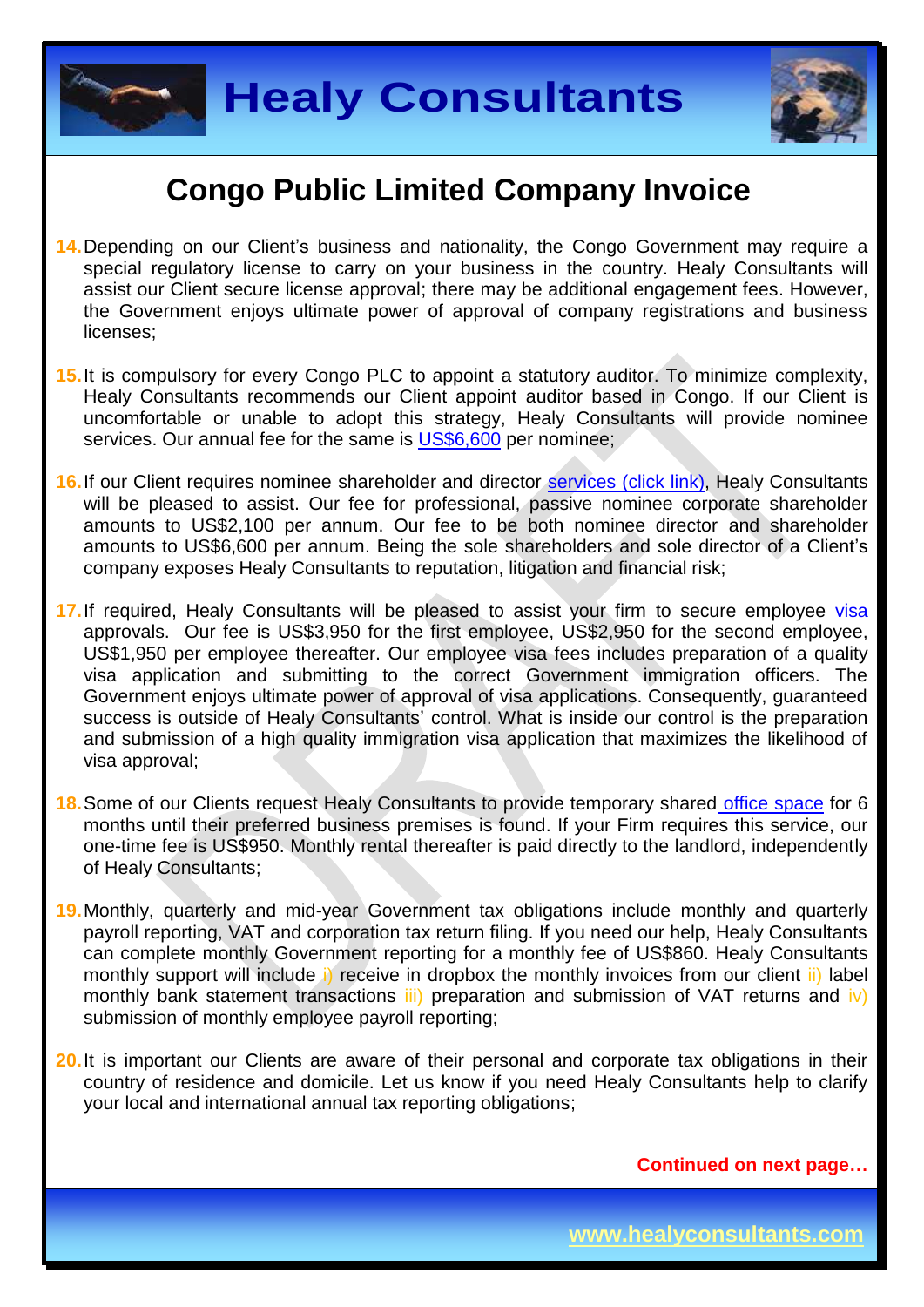



**21.**During the engagement, shareholders and directors' documents may need to be translated into the local language; before the Government and Bank approves company registration and corporate bank account opening respectively. Consequently, our Client should budget for possible additional translation and embassy attestation fees. Either our Client or Healy Consultants can complete this administrative task;

As always, Healy Consultants will negotiate with all third parties to eliminate or reduce additional engagement costs. For transparency purposes, all third party fee payments will be supported by original receipts and invoices. Examples of possible third party payments include **i)** embassy fees **ii)** notary public costs **iii)** official translator fees;

- **22.**Some of our Clients require an [immediate country](http://www.healyconsultants.com/turnkey-solutions/) solution. With this strategy, within a day Healy Consultants can supply our Client **i)** an existing dormant Congo company number and **ii)** an already approved Congo corporate bank account number and **iii)** a business address. Turnkey solutions are attractive to those entrepreneurs who wish to immediately. close a country deal, sign a contract or invoice a customer;
- 23. As stipulated on our **[business website](http://www.healyconsultants.com/)** and in section 3 of our engagement letter, Healy Consultants will only commence the engagement following **i)** settlement of our fees and **ii)** completion and signing of our legal engagement letter;
- **24.**Healy Consultants will only incorporate your company after 75% of [due diligence](http://www.healyconsultants.com/due-diligence/)  [documentation](http://www.healyconsultants.com/due-diligence/) is received by email. Healy Consultants will only open a corporate bank account after 100% of the Client's original due diligence documentation is received by courier;
- **25.**During the annual renewal engagement with our Client, our in-house [Legal and Compliance](http://www.healyconsultants.com/about-us/key-personnel/cai-xin-profile/)  [Department](http://www.healyconsultants.com/about-us/key-personnel/cai-xin-profile/) reviews the quality and completeness of our Client file. Consequently, Healy Consultants may revert to our Client to ask for more up to date [due diligence documentation;](http://www.healyconsultants.com/due-diligence/)
- **26.**To assist our Clients to minimize foreign exchange costs, we offer the payment in SG\$, Euro, Pounds or US\$. Kindly let me know in which currency your Firm prefers to settle our fees and I will send an updated invoice, thank you;
- 27. Some of our Clients engage Healy Consultants to [recruit](http://www.healyconsultants.com/corporate-outsourcing-services/how-we-help-our-clients-recruit-quality-employees/) local employees. We have a lot of experience in this area and we are quite skilled at securing quality candidates for our Clients;
- 28. To efficiently and effectively complete your engagement in a timely manner, we recommend your Firm transfers these funds to Healy Consultants corporate bank account. Thereafter, our Incorporation and Banking Team will aggressively advance your engagement, providing your Firm daily feedback as to engagement status. I would be grateful if you email us the bank transfer advice slip to enable my Accounting Department to accurately and timely identify bank receipts.